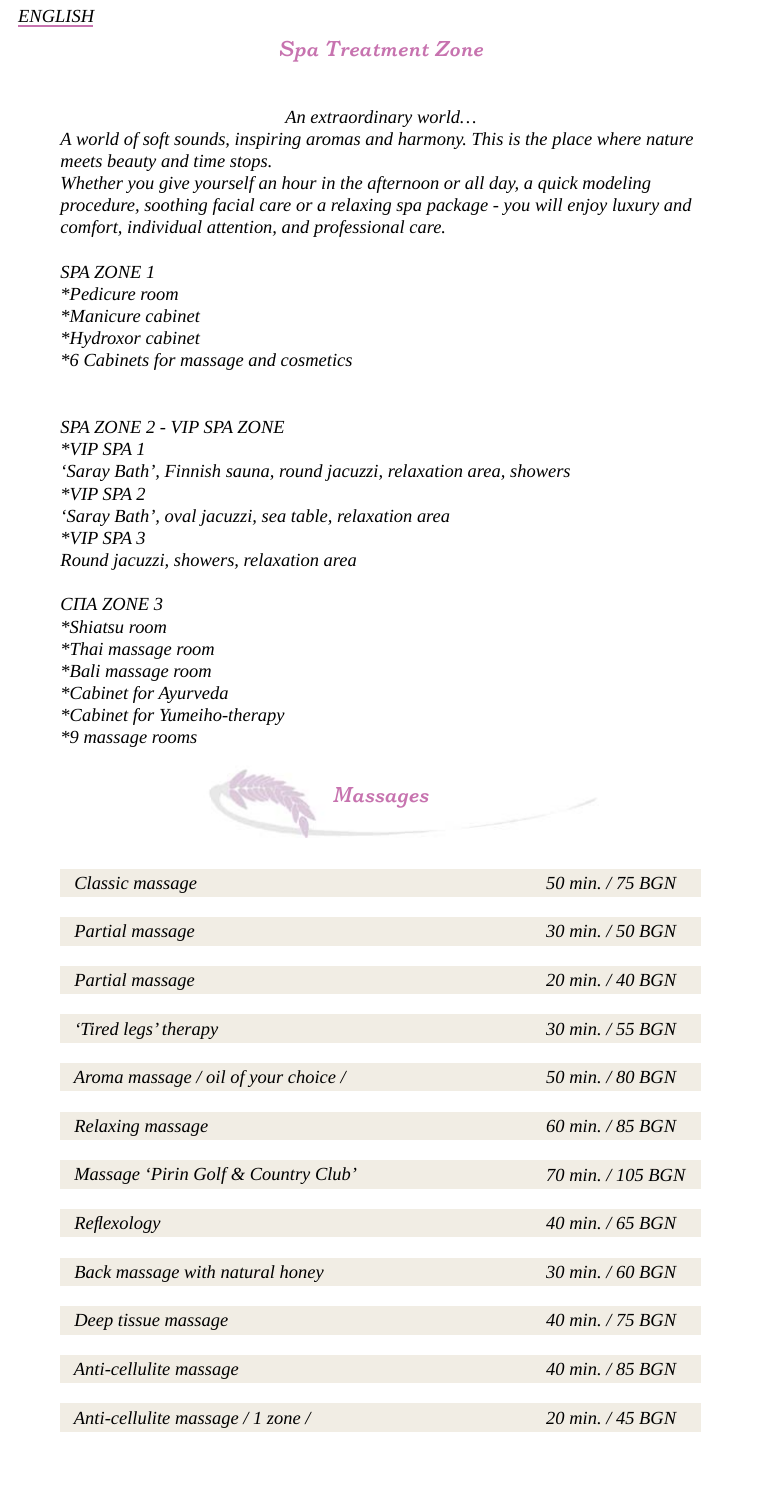*60 min. / 85 BGN*

 *60 min. / 85 BGN*

*Spa Therapies* 

 *Therapy 'Pirin Golf & Country Club' /for him оr for her/ 70 min. / 120 BGN A delightful boutique therapy created especially for Pirin Golf & Country Club. Gentle peeling with a fragrant bouquet of mountain herbs and essential oils of oregano and thyme; nourishing mask with herbs, honey and essential oils of pine and juniper; and a relaxing massage with warm pine and thyme oils.* 

### *Therapy 'Gold and Amber' /for him оr for her/*

*Relaxing therapy in three steps: peeling with a natural exfoliant with salts, shea butter, amber and gold particles; mask made of Kaolin, which has the amazing ability*  to absorb any impurities and toxins in the skin, clarifies and smoothes the texture of *the skin; a relaxing massage with amber essential oil and gold particles will pamper your senses. The scent of amber is a mix of resin, powder, jam, smoky and woody notes that will take you to Oriental sleep, and the gold particles have a rejuvenating effect on the skin and at the same time will delicately make your skin glow.*

 *'Pearls and Musk' therapy /for him оr for her/* 

*Relaxing therapy in three steps: peeling specially developed for delicate and delicate skin, which gently exfoliates, rejuvenates, softens and restores the natural glow and youth of the skin. He gently exfoliates and removes the top layer of dead cells, helps stimulate skin microcirculation. The mask is made of white clay, which has an incredible ability to absorb any impurities and toxins in the skin - revitalizes the skin, remineralizes, whitens dark skin spots and clarifies the complexion. Relaxing massage with oil specially developed for delicate and delicate skin. Delicate musky scent caresses the senses and removes stress, refreshes the skin and tones it with a delicate pearly sheen.* 

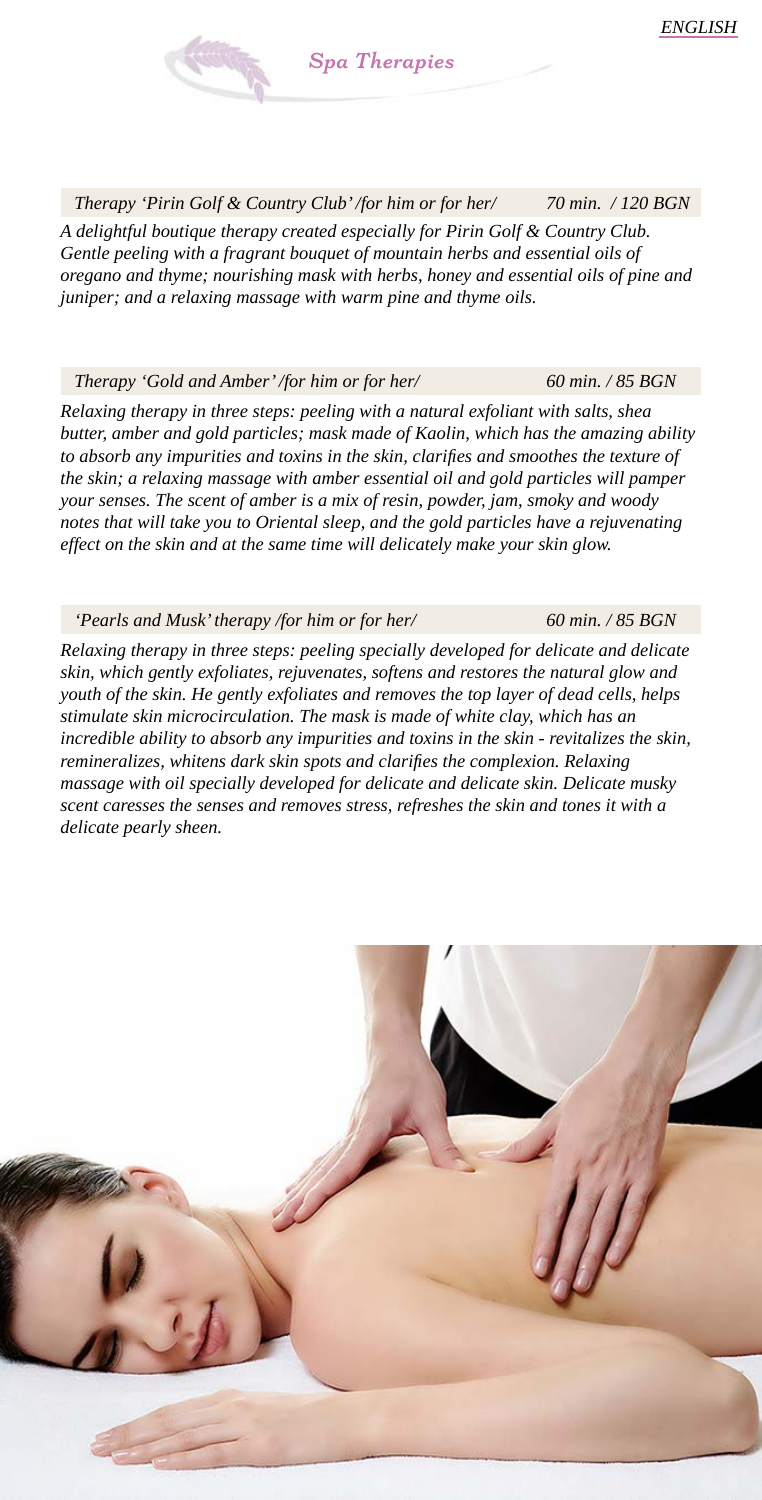### *Therapy 'Orange and Cinnamon' /for him оr for her/*

*Relaxing therapy in three steps: peeling with sea salts, shea butter and essential oils that soothe, smooth and energize the skin; mask created on the basis of white clay with added cinnamon extract and natural oils of grape seed, almond and orange. Thanks to the active ingredients and the added cinnamon and orange, the mask has anti-inflammatory and antibacterial properties, prevents the appearance of acne and skin irritations. Restores natural elasticity and tightens the skin. Leaves an irresistible* 

*scent of orange and cinnamon. Massage with aromatic oil, which intoxicates the senses with a sweet and spicy aroma of cinnamon, followed by a wave of fresh and intense warm orange*

 *Therapy 'Only for men' /for him/* 

*Three-step therapy, natural exfoliating body scrub specially developed with sea salts, shea butter and a combination of essential oils to soothe and energize the skin. The mask is made of kaolin or so-called white clay, which has an amazing ability to absorb any impurities and toxins in the skin. Relaxing massage with oil specially developed for men's skin.*

 *Roman massage with honey and milk /for him оr for her/ 50 min. / 80 BGN*

*Massage with honey and milk is a ritual bequeathed to us by ancient Rome, cleanses the body of toxins and toxins. The procedure improves metabolism and increases immunity. After its completion, the skin becomes satiny soft, and you feel relaxed and full of energy.*

 *Chocolate therapy /for her/* 

*Peeling and massage with 100% natural chocolate and herbal oil. Cocoa has been shown to improve the production of the endorphin hormone of happiness. Nourishes, hydrates and rejuvenates the skin.*

 *Peeling with coffee /for him оr for her/* 

*Coffee can be harmful when we drink it, but its external application on the body undoubtedly brings positives. The gentle exfoliation with coffee will make you enjoy smooth and tender skin all year round.*

*Since 1926, the cosmetics laboratories Academie - France have been working hard to create optimally good products designed to preserve female beauty for a longer period of time. Science is advancing rapidly and great progress today makes it possible to slow down the aging of the skin. Thanks to their advanced technologies and high knowledge of cosmetics, Academie laboratories annually create new products rich in active elements.*

*Academie facial therapies*

| <b>Basic cleansing program</b> | 50 min. / 60 BGN   |
|--------------------------------|--------------------|
|                                |                    |
| Basic nourishing program       | 50 min. $/$ 65 BGN |
|                                |                    |
| <b>Basic hydration program</b> | 50 min. / 70 BGN   |
|                                |                    |
| Basic eye contour program      | 30 min. / 45 BGN   |

 *60 min. / 85 BGN*

 *60 min. / 95 BGN*

 *40 min. / 65 BGN*